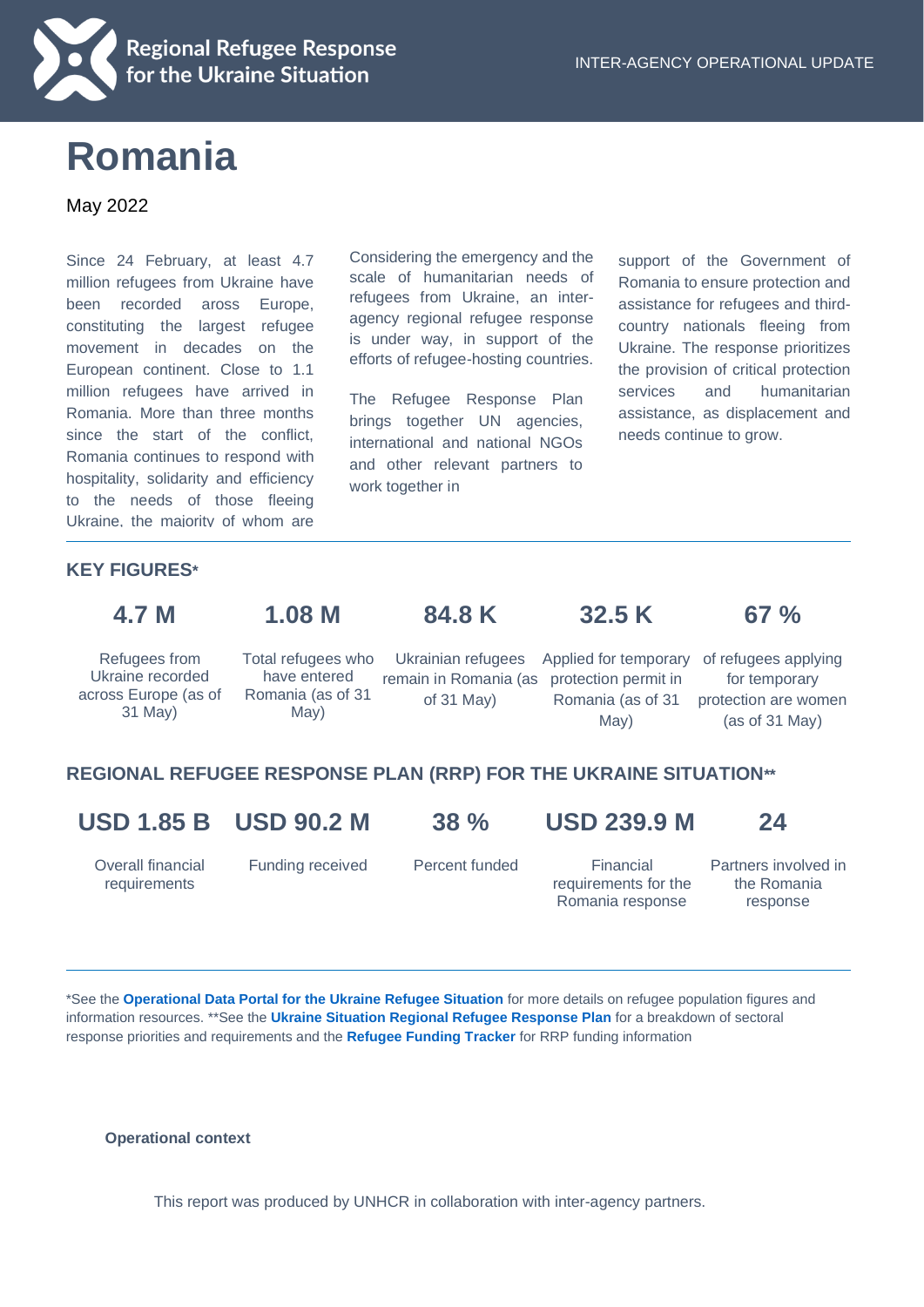As of 31 May, at least 4.7 million refugees from Ukraine have been recorded aross Europe. A total of 1,087,995 have arrived in Romania, with some 84,808 choosing to remain in the country. Some 32,522 have applied for temporary protection, which allows for access to healthcare, education, and the labor market. The majority of refugees are staying in the largest cities including Bucharest, Constanta, Brasov, Galati, Iasi and Suceava.

The Government of Romania, civil society, United Nations Agencies and international organizations continue to respond to the emergency as well as the medium- and longer-term needs, both at the border and in areas where refugees are settling. RRP partners are working with authorities at central and local levels to support refugees' access to services and rights, in accordance with temporary protection status.



*On 10 March 2022, refugee mother warming her child at the customs area of the Republic of Moldova, Palanca. UNHCR helps people fleeing Ukraine move on to safety in Romania. © UNHCR/Mihai von Eremia.* 



#### **Achievements and Impact**

- UNHCR and the Romanian National Council for Refugees (CNRR), provided in-person support to more than 8,700 refugees, and hotline support to over 9,600. The information requested focuses on cash assistance, temporary protection, transportation to other EU countries, long-term accommodation, food, employment, education, and access to medical services.
- UNHCR and IOM continue to jointly support the authorities of Romania and Moldova by facilitating fasttrack transfers from Palanca border crossing point with Ukraine, in Moldova, to Huși, Romania. Around 11,000 people have been transported to Romania through this mechanism, as of 31 May. UNHCR partner ACTED also provides transportation for people from border crossing points to other locations in Moldova and Romania.
- IOM and partners developed and circulated digital information on the rights of refugees, protection and safe assistance services available in Romania, in multiple languages - Ukrainian, English, Romanian, and Russian. Social media communication reached over 120,000 people on Facebook.

#### **Identified Needs and Remaining Gaps**

- There is a need for data collection on activities and services offered at Blue Dots, as well as prioritization of targeted populations.
- Roll-out of protection programming by partners should increase and expand geographical coverage.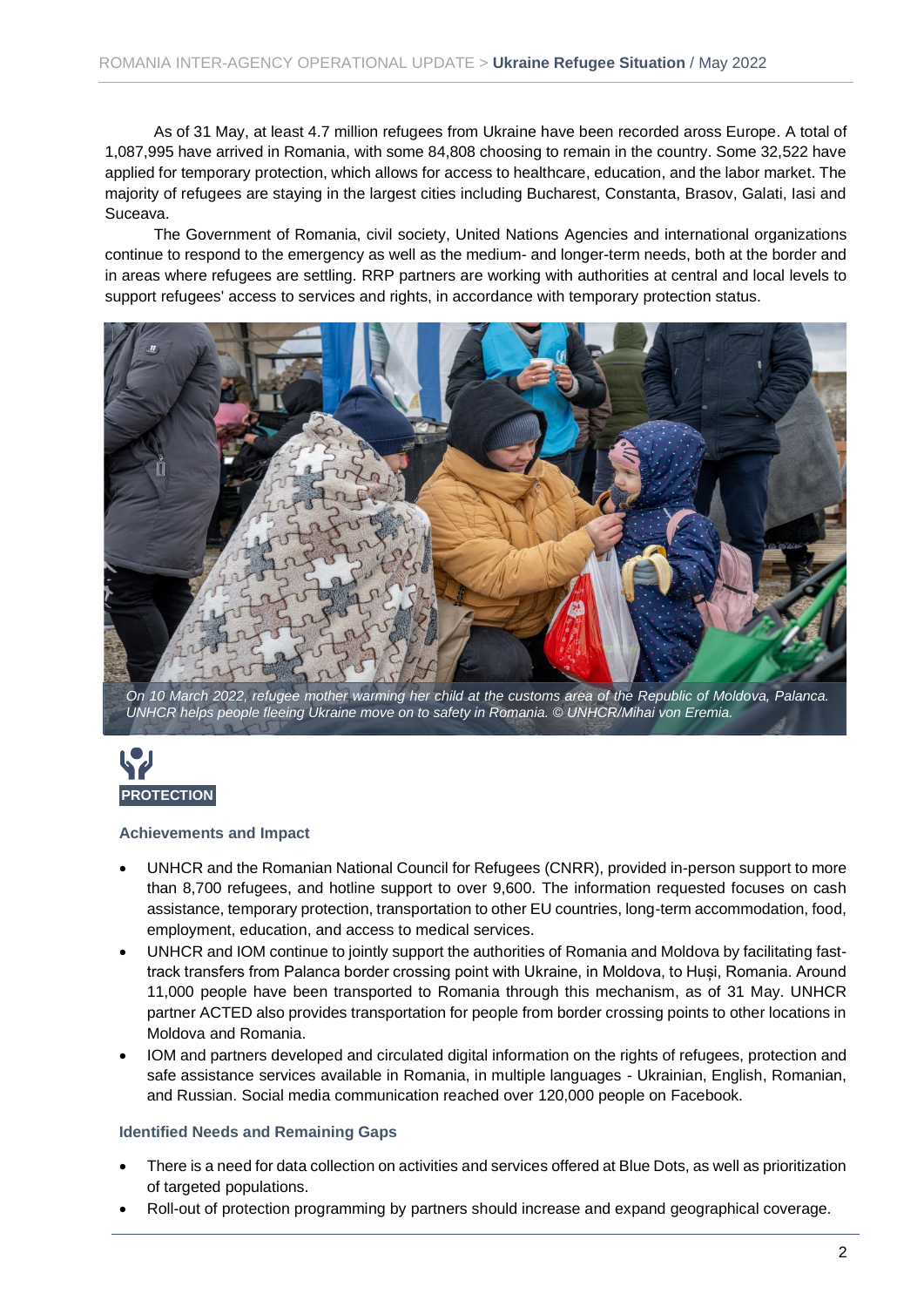

#### **Achievements and Impact**

- UNICEF and UNHCR continued to strengthen their presence and improve the quality of services at existing Blue Dots, serving approximately 5,000 refugees, mainly women and children.
- Terre des Hommes (TdH) operates in 4 locations in Bucharest providing mental health and psychosocial support (MHPSS) services, individual protection assistance (identification, referrals, and direct support to families/children in need), psychological support services (PSS) in child-friendly spaces and mother and baby corners, psychological first aid, and individual and group counselling.
- In May 2022, over 150 Government officials, humanitarian workers and volunteers in Siret and Sighet border areas have been trained on refugee protection, gender-based violence, accountability to affected people and prevention of sexual exploitation and abuse. On 24-25 May, UNHCR conducted a capacitybuilding session on child protection for 22 Border Police and Frontex officers at Sighet border point.
- Cevsi, in collaboration with its two partner organizations, provided recreational activities and initial psychological support to about 20 children in a child safe space in Sighetu-Marmatiei and about 35 children in a municipal shelter in Tulcea.

#### **Identified Needs and Remaining Gaps**

- As refugees live in various locations in Romania, outreach to refugee children to identify and respond to their needs is both a challenge and priority.
- Adolescents might have a heightened risk (including mistreatment, trafficking etc.) as they might have to leave school to work to help provide for their families. The best way to protect adolescents from these risks is to provide them with increased opportunities to engage in various youth activities.
- Roma refugee children remain unidentified and hence underserved. While a warm welcome has been given to most refugees from Ukraine, discrimination against Roma children remained a concern.



#### **GENDER-BASED VIOLENCE**

#### **Achievements and Impact**

- On 24 May, gender-based violence referral pathways, including information on some 33 NGOs and seven Governmental institutions, have been finalized and shared with all protection actors to enhance access to information and protection services including psychosocial support for those in need.
- As part of the comprehensive protection training, 105 DGASPC staff and 46 NGO staff and volunteers in Siret and Sighet border areas were trained in gender-based violence prevention, core concepts and guiding principles. Additionally, 33 CNRR staff who will be working on Regional Protection Monitoring System (RPMS) were trained in gender-based violence.

#### **Identified Needs and Remaining Gaps**

• There is a need for continued training for all actors working at border crossing points.



#### **Achievements and Impact**

• In May, the first Crisis Response Anti-Trafficking Task Force (CRATTF) meeting was held with 28 participants from 15 organizations, including UN agencies. Rapid activity mapping, and needs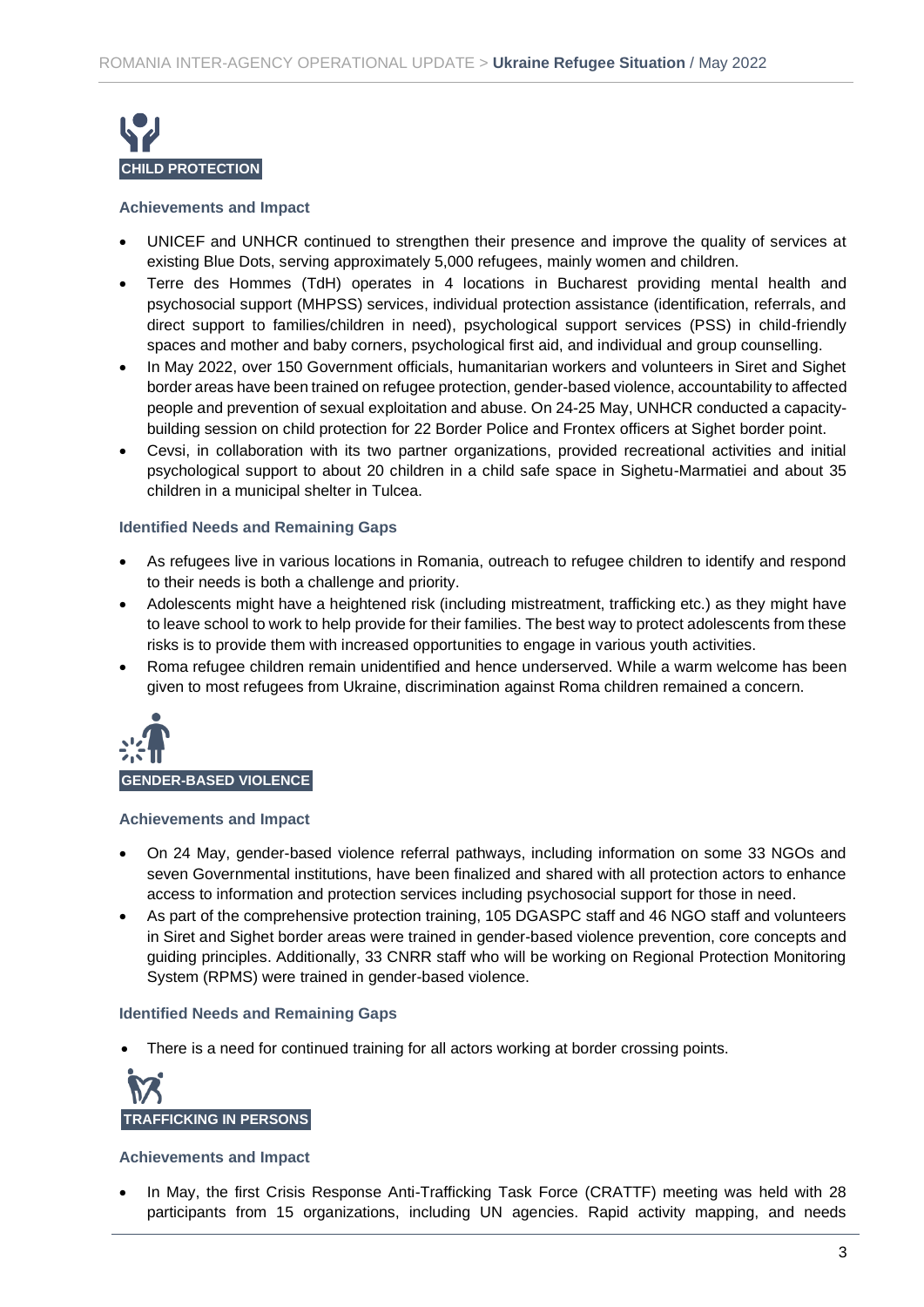assessments are underway. The CRATTF action plans and activities are conducted in close cooperation with the Romanian government.

• IOM collaborated with the National Agency Against Trafficking in Persons (ANITP) and ProTECT Platform NGOs to create and disseminate 18,000 anti-trafficking information materials at border crossings.

#### **Identified Needs and Remaining Gaps**

- A holistic and multi-disciplinary rapid risk assessment regarding trafficking in persons with consequent practical recommendations will be undertaken.
- Prevention and capacity-building on identification and referral amongst first responders and other relevant actors is a priority.



# **PROTECTION FROM SEXUAL EXPLOITATION (PSEA) SEA)**

#### **Achievements and Impact**

- 33 CNRR staff who will be working on Regional Protection Monitoring System (RPMS) were trained in PSEA core principles, key concepts, victim awareness and reporting mechanisms.
- IOM provided PSEA training to bus drivers on the green humanitarian corridor.

#### **Identified Needs and Remaining Gaps**

• Local organizations are struggling to implement PSEA measures (including reporting and investigation mechanisms), despite this being an organizational priority, largely due to lack of capacity and experience of working in a refugee context and the associated standards and practices.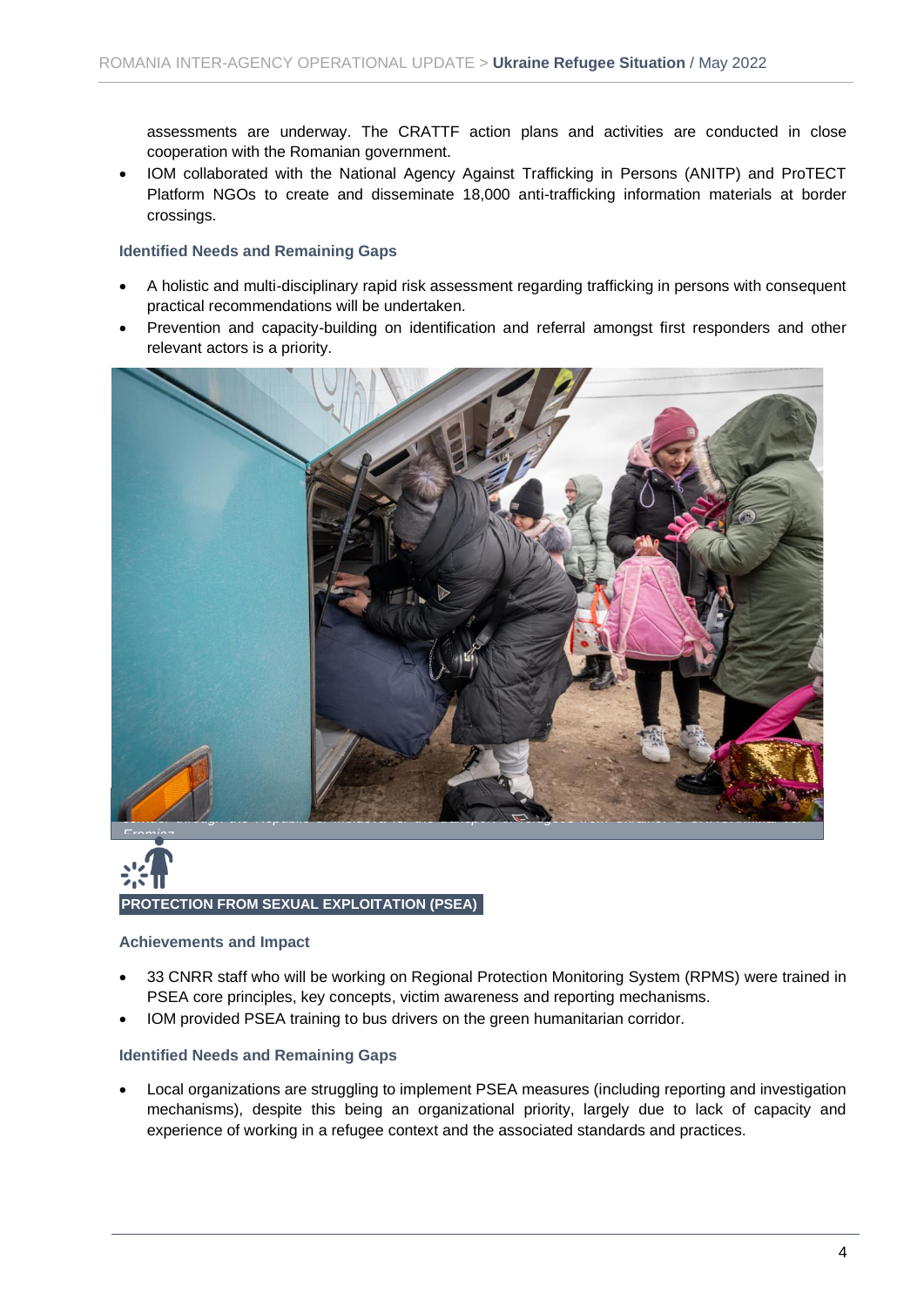

#### **CASH-BASED ASSISTANCE AND**

#### **Achievements and Impact**

- As of 31 May, UNHCR had enrolled 5,100 individuals and cash had been transferred to around 4,900 in Bucharest and Brasov. The enrolment was done through the centers in Bucharest and Brasov. Additional sites will open in June, in Galati, Iasi and Suceava.
- Save the Children implemented cash and voucher assistance activities in Suceava, Iasi, Bucharest, Baia Mare and Galati. A total of 4,511 vouchers have been distributed since April and 243 individuals received wire transfers to their Ukrainian bank account to cover three months of basic needs. In addition, a payment order was made for an additional 3,746 individuals (1,252 households).
- Save the Children teams registered almost 3,900 Ukrainian people for cash distribution (2,800 at three counselling hubs in Iasi, Bucharest and Baia Mare and another 1,100 people self-registered through the application). Until 31 May, around 300 transfers were wired.
- Since March, CORE has distributed 1,780 cash vouchers to refugees in Ilfov (Popesti Leodeni & Bragadiru), Galati, Timisoara, Maramureș (Somcuta Mare) and Suceava (Suceava and Cacica).
- Jesuit Refugee Services (JRS) Romania continued to offer 1,200 vouchers per month.
- As of 31 May, the Red Cross registered about 42,000 individuals for cash distribution.

#### **Identified Needs and Remaining Gaps**

• Further efforts are needed to ensure that the sector meets key guidance from authorities to increase the sustainability of cash-based assistance, avoid duplication and focus on refugees intending to remain in Romania.



**EDUCATION** 

#### **Achievements and Impact**

- UNICEF and the Ministry of Education agreed to develop an online data platform for the rapid collection of student-level data, particularly the registration and attendance of Ukrainian children, both in formal and non-formal education.
- UNICEF provided school-in-a-box, backpacks, and early childhood development kits to refugee children at three Blue Dots, covering 900 refugee children with individual and school supplies in Bucharest and Campulung. Up to 278 children accessed non-formal education, including early learning services, at two daycares and four educational centers supported by UNICEF partners, Regina Maria Foundation and Romanian Angel Appeal.
- UNICEF, Norwegian Refugee Council (NRC), Romanian Angel Appeal and Youth for Youth Foundation have started a youth center in Bucharest for children aged 12 years or older. More than 160 youth have registered and will engage in non-formal activities, life skills courses, and will receive psychosocial support through counselling. The center has capacity for over 250 youth and will provide a conducive and safe space for young people to socialize, learn, and develop skills.
- On 31 May the Government of Romania and Plan International co-hosted the "Supporting Refugee Children in Romania" conference on inclusion of Ukrainian refugee children in the national child protection and education systems. RRP partners, including UNICEF and UNHCR, participated.
- Save the Children Romania continued to support Ukrainian students to access digital learning, recreational activities and mental health and psychosocial support services (MHPSS) at Uruguay school (40 children) in Bucharest, and Veronica Micle school (52 children) in Iasi.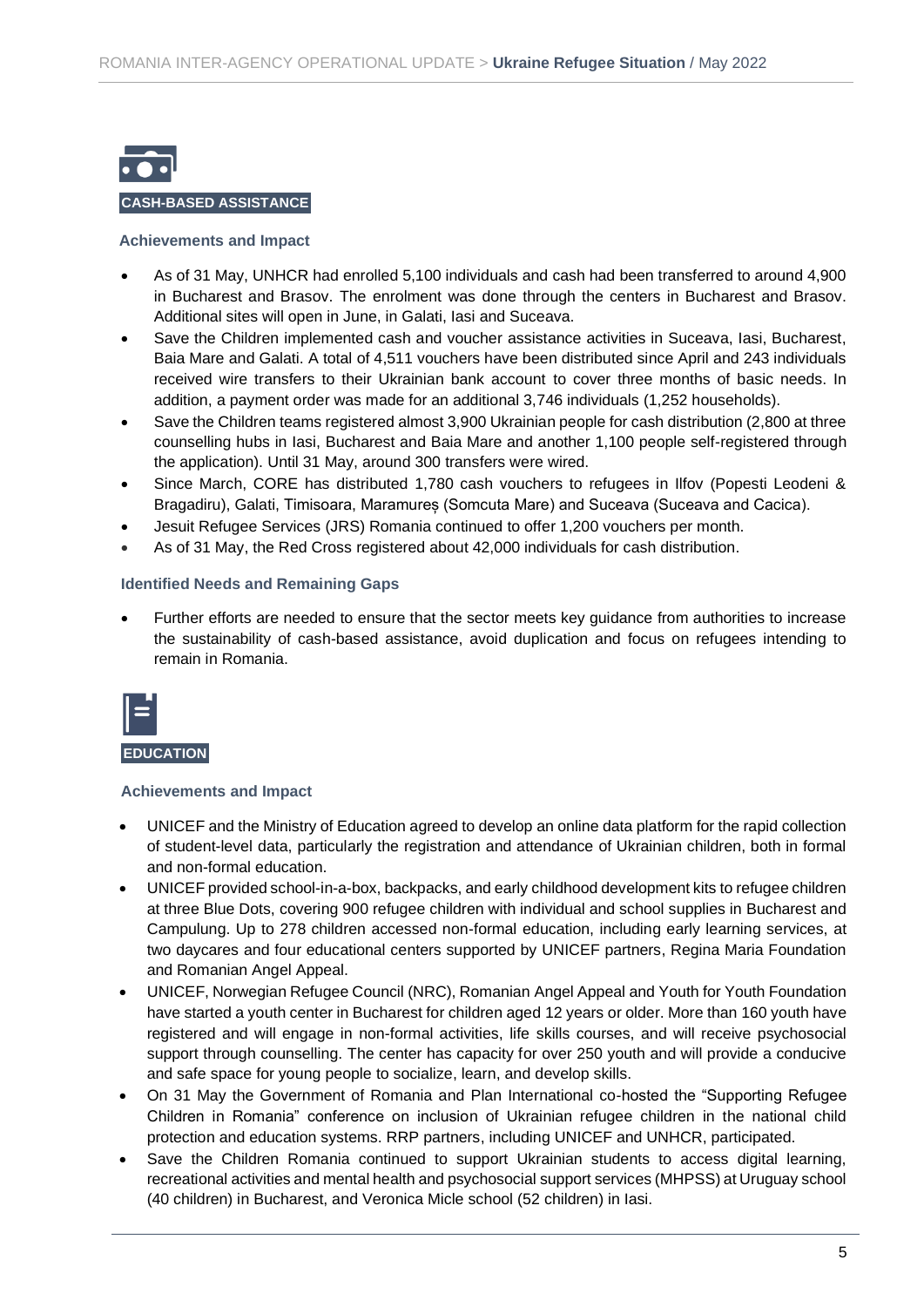- The SIERCAR project supported eight temporary learning centers in Bucharest, Galati and Constanta with the incentives and recruitment of 47 teachers. A total of 100 Ukrainian teachers and volunteers were enlisted for training on MHPSS, social and emotional learning SEL, inclusive education, gender transformative learning.
- IOM, together with NGO partners, organizes and delivers Romanian language courses and other educational activities for adults and children. In May, 121 Ukrainian adults and children were registered.

#### **Identified Needs and Remaining Gaps**

- The ongoing mobility of Ukrainians in and out of Romania, as well as within Romania, makes it challenging to predict what enrolment patterns are likely to look like for the 2022-23 school year.
- Education is also an entry point to provide child-centered support and a mechanism to address trauma in children and adolescents. Mainstreaming MHPSS throughout the education system is vital.
- Summer learning centers with Ukrainian teachers should be established outside of Bucharest by qualified experts, if possible, as currently Bucharest receives the most attention while children in need are scattered all around Romania.
- Challenges in identifying and addressing the needs of children with learning or physical disabilities remain. UNICEF and other RRP partners continue to advocate adopting a cross-sectoral approach and a continuous collaboration with other sectors (such as protection and health) to identify and adequately respond to children in need.
- There is a growing need to form a separate Youth Task Force under the Education Working Group to promote programming with and for young people in the context of Ukraine refugee crisis.



#### **Achievements and Impact**

- WHO is setting up a clinic at the Romexpo site in Bucharest, which will offer family medicine, family planning, and mental health services.
- UNICEF developed guidelines for health workers to promote vaccination and nutrition for newborns in emergency situations. A total of 8,000 guidelines have been printed and disseminated nationwide.
- UNICEF established a partnership with Independent Midwives Associations to provide referral and basic health services for 130 families in Bucharest.
- UNICEF provided nutrition supplies for 882 children in Bucharest. In addition, seven first aid kits, 25 hygiene kits and 580 boxes with vitamins and micronutrients were distributed to schools in Bucharest and Constanta, and at Romexpo.

#### **Identified Needs and Remaining Gaps**

Language barriers remain a challenge. For the elderly, this is in addition to inadequate involvement in social networks, and lack of technical and media literacy. Translation services and provision of information to refugees regarding healthcare services are required.



#### **MENTAL HEALTH AND PSYCHOSOCIAL SUPPORT (MHPSS)**

- WHO developed content on psychological first aid for WHO LENA app, offering orientation for first responders and other service providers in emergency situations.
- UNICEF developed guidelines on providing psychosocial and mental health support for refugee children. The guidelines have been printed and distributed to 20,000 parents and caregivers in nine